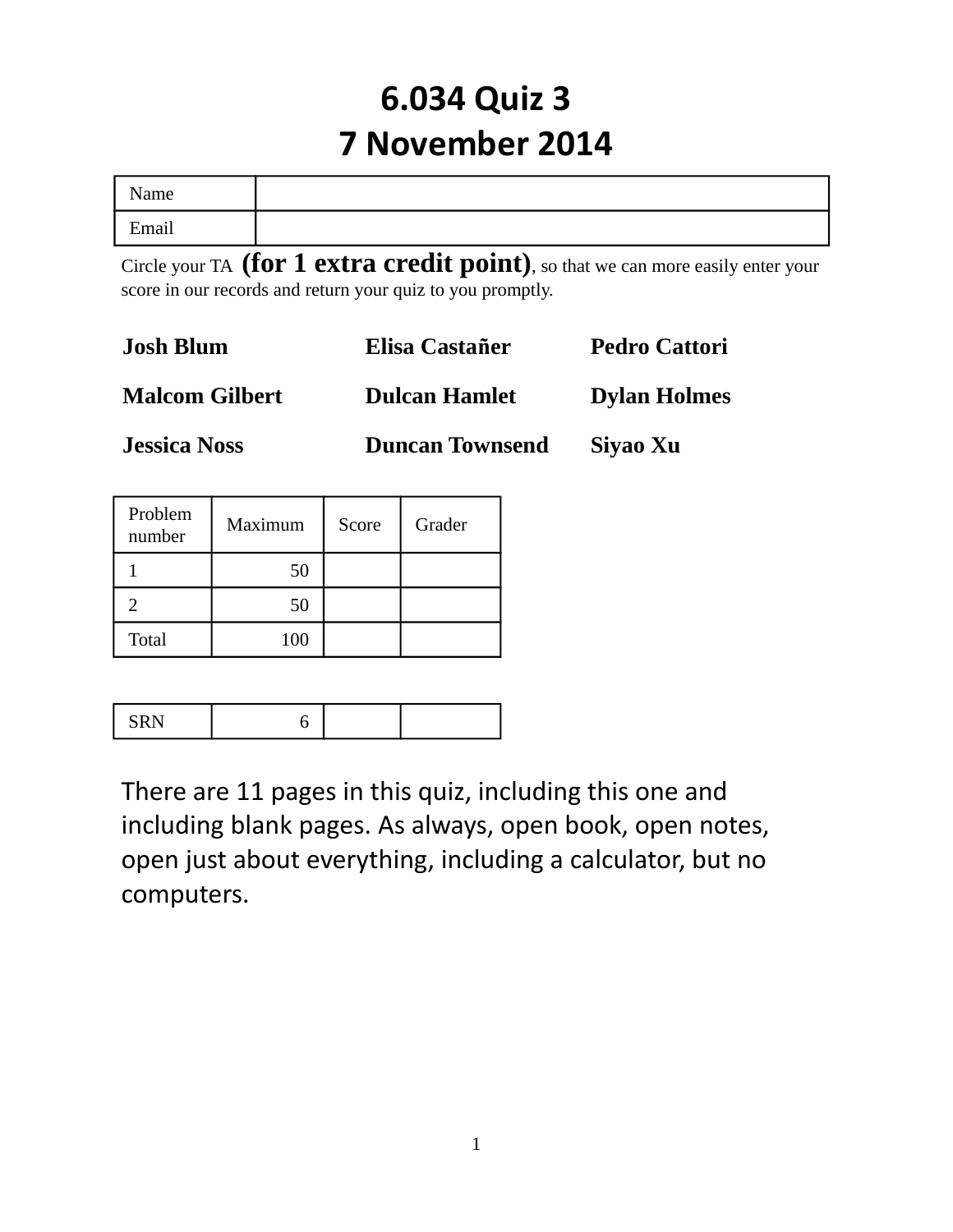There is no quiz material on this page.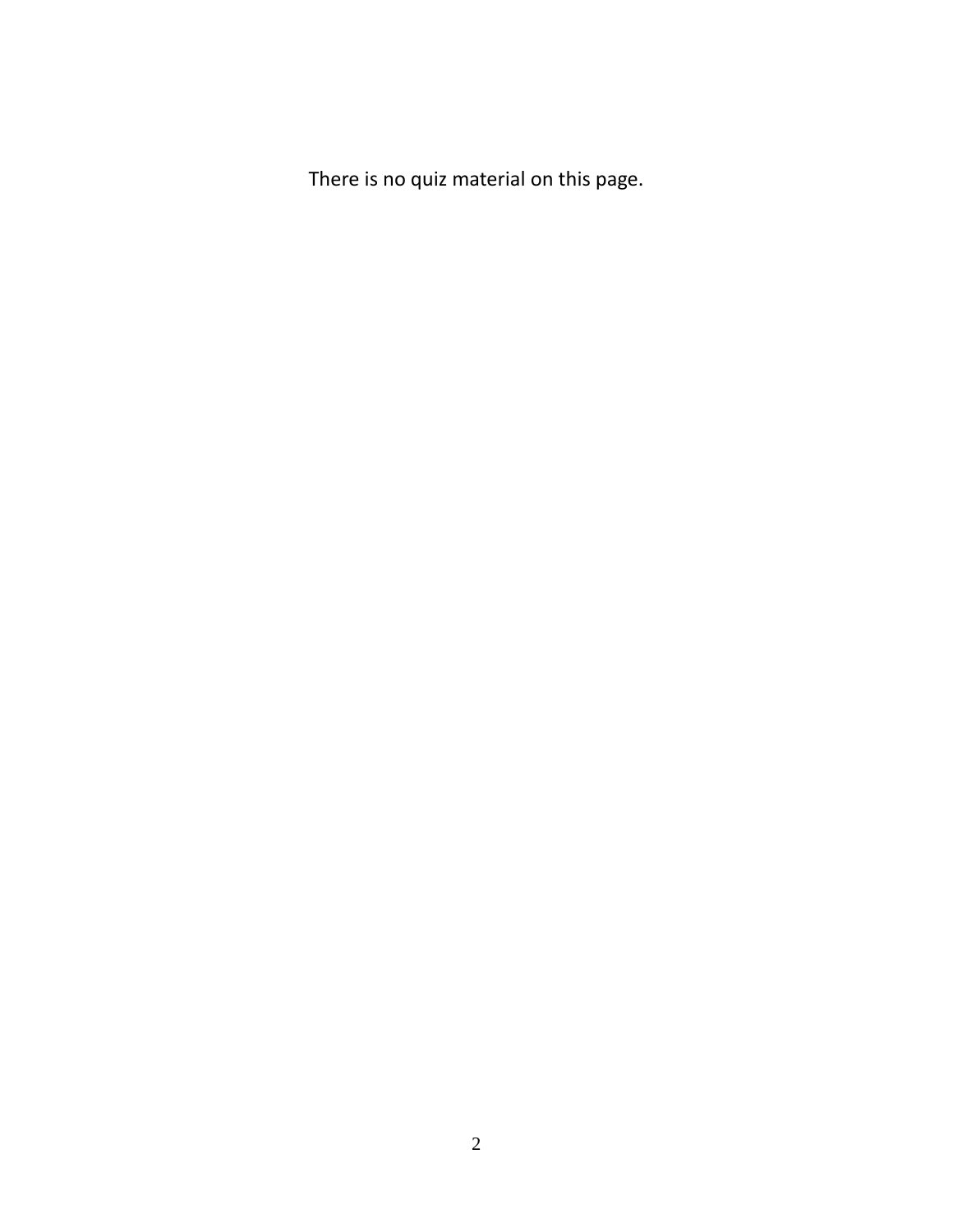# **Problem 1: Captain Teemo's Mushrooms (50 points)**

The ground in Summoner's Rift includes dangerous areas full of poisonous mushrooms  $\begin{pmatrix} \mathbf{\mathcal{A}} \\ \mathbf{\mathcal{A}} \end{pmatrix}$ , and safe areas without mushrooms  $\mathcal{O}(1/\sqrt{2})$ . In order to avoid stepping on poisonous mushrooms, Nasus constructs a map of these different areas (as shown on the right).

Nasus intends to use a neural net to predict whether a region has poisonous mushrooms or not.

**Part A (18 points)** Which of the following neural nets, if any, could be used to produce the classification regions shown in this map? (All neurons use the unit step threshold function; thresholds are not shown. Assume you can choose any values for the weights and thresholds.)



List **all** of the following neural nets (A, B, C, D, E, F) that can describe the regions in this map. If none of them can describe the regions in this map, write NONE OF THESE instead.

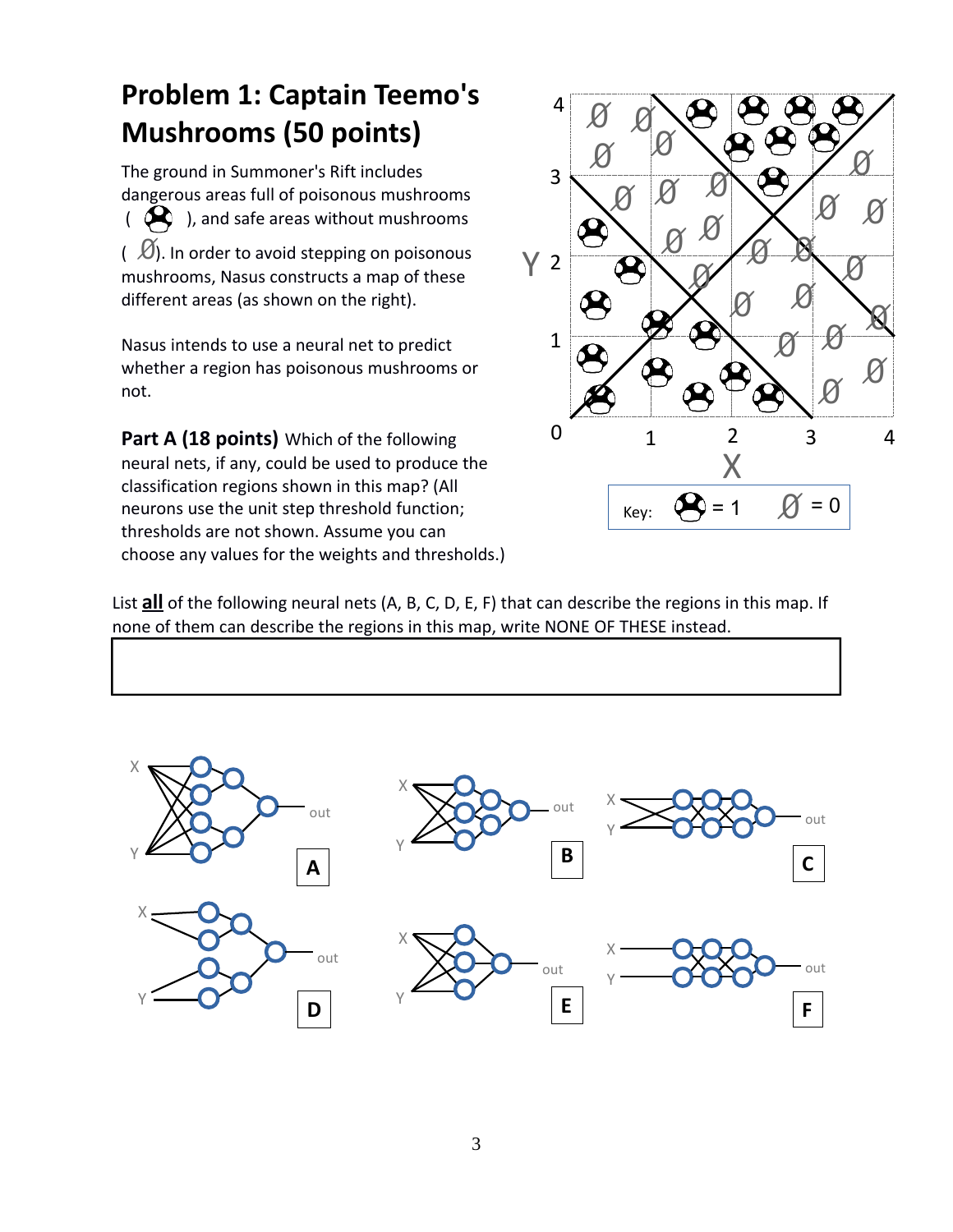Part B (24 points) After considering several possible neural nets, Nasus decides to use the neural net shown below to produce the regions on the map.

On the diagram below, fill in the missing weights and threshold values to produce the desired behavior as shown on the map (repeated here for your convenience). All of the neurons use the stairstep threshold function. Some of the weights/thresholds have been filled in for you.

**Space for scratch work is provided on the next page.**

**Note 1:** All of your weights and thresholds must be **integers**.

**Note 2:** Regions with **poisonous mushrooms**





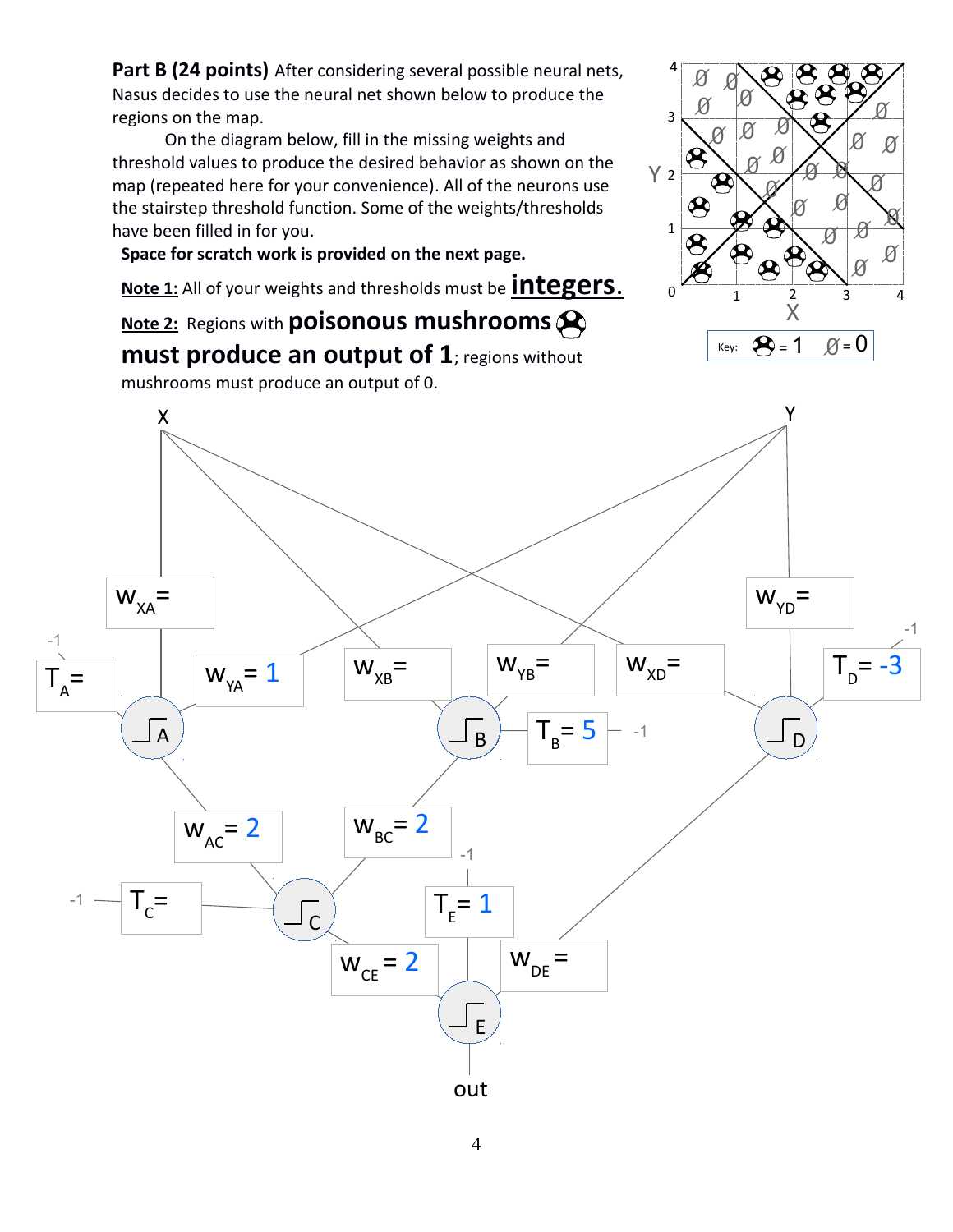Space provided for scratch work.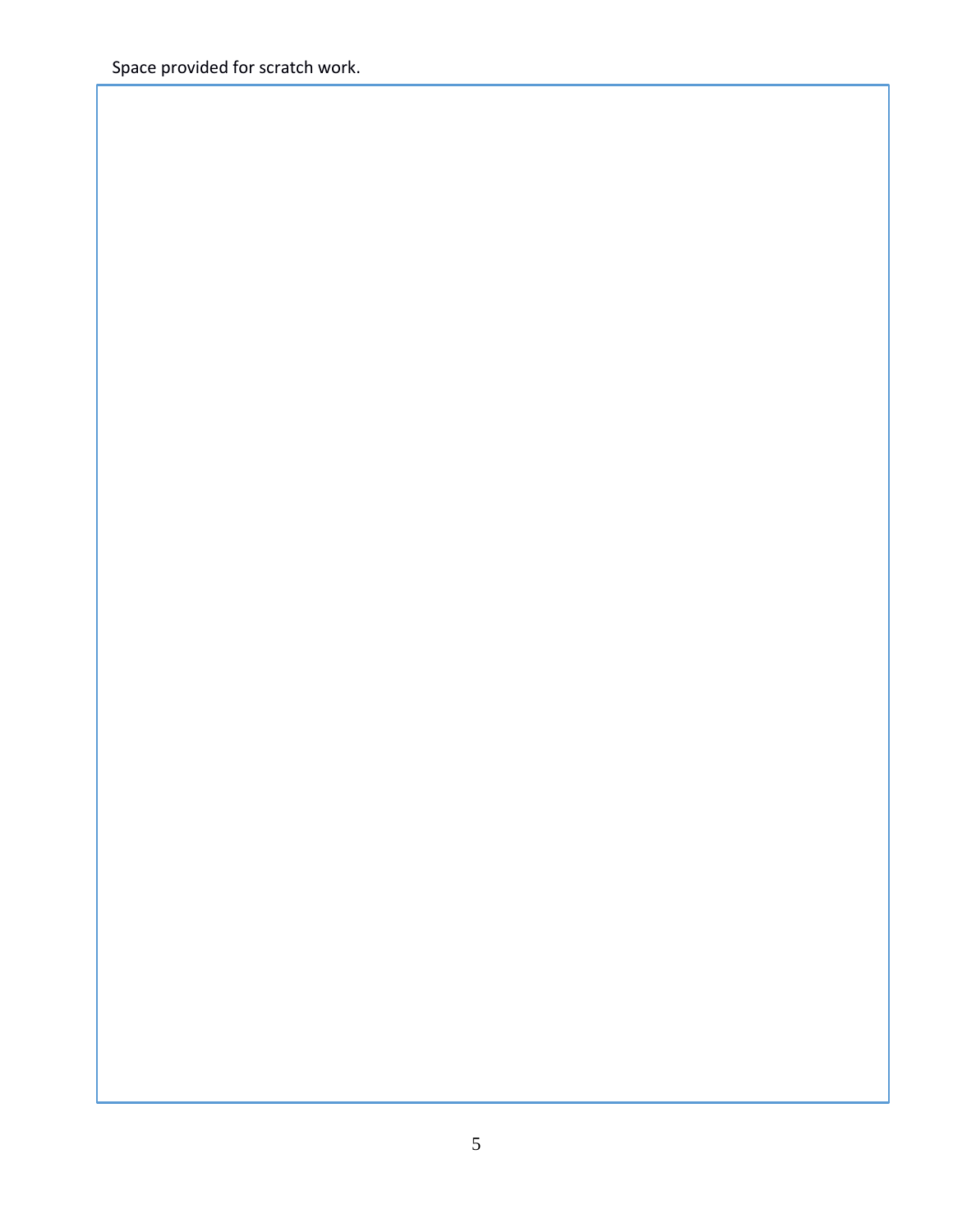#### **Part C (8 points)**

**①** You train a neural net on a dataset consisting of six positive and six negative training points. Alas, after training, your neural net misclassifies half of the training points. The fact that your neural net misclassifies your training data in this way suggests that the issue is:

- 1. Overfitting
- 2. Underfitting
- 3. Cross-validation
- 4. The kernel trick

**②** While typing in data for an experiment with SVMs, you accidentally mislabel one of your training points. Consequently, the resulting SVM boundary has an extremely small margin. The susceptibility of SVMs to changes in just a few training points is known as:

- 1. Overfitting
- 2. Underfitting
- 3. Cross-validation
- 4. The kernel trick



**③** Although both neural nets and support vector machines construct linear boundaries, only support vector machines construct the boundary with maximal margin width. What problem does maximization help to avoid?

- 1. Overfitting
- 2. Underfitting
- 3. Cross-validation
- 4. The kernel trick

**④** For almost any training dataset, you can use the radial basis function to construct an SVM boundary that classifies all training points correctly—however, such a classifier may not accurately classify points outside of your training dataset. This problem is known as:

- 1. Overfitting
- 2. Underfitting
- 3. Cross-validation
- 4. The kernel trick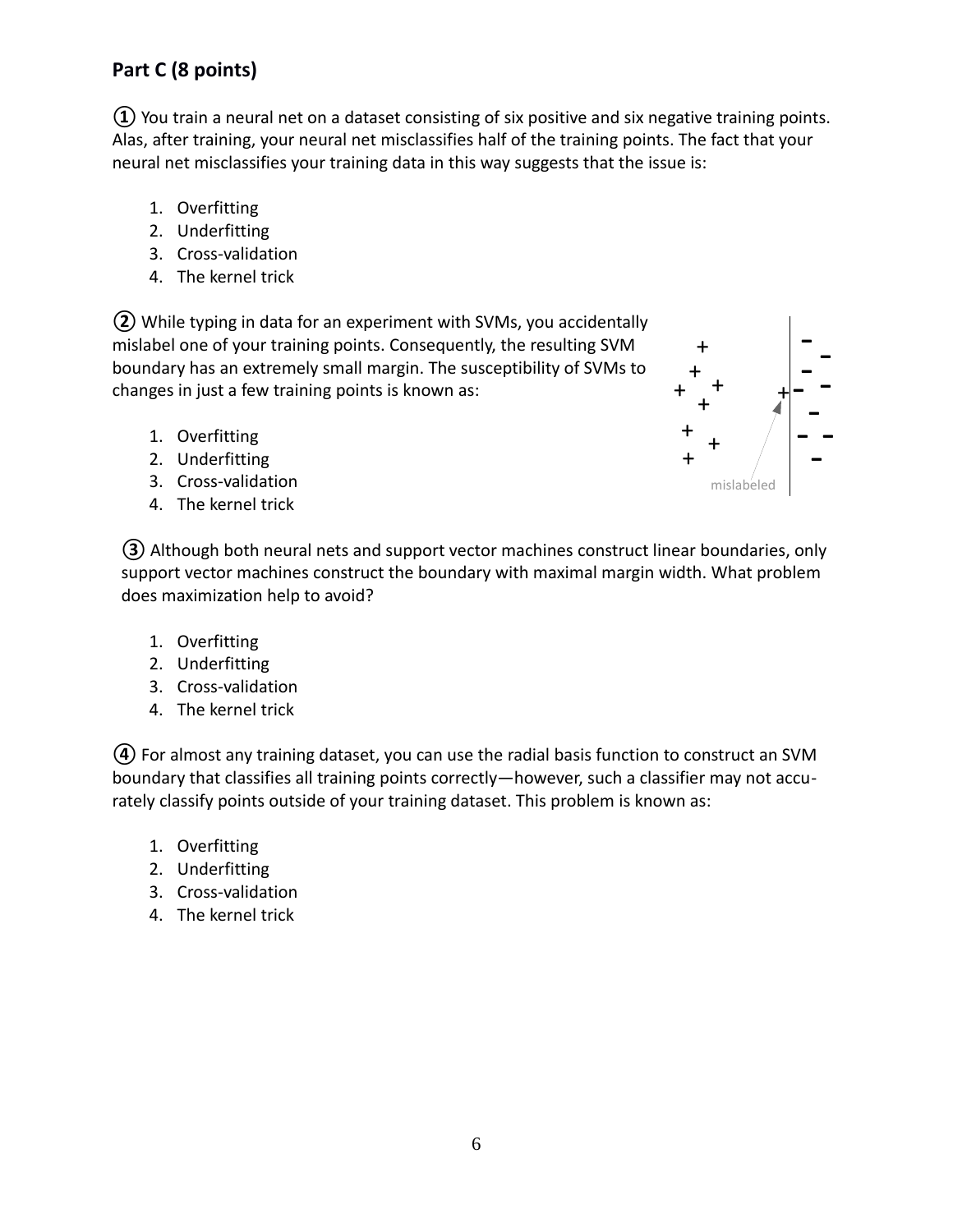## **Problem 2: Support Vector Machines (50 points)**

Tourists in Cambridge sometimes make the unforgivable blunder of mistaking an MIT student for a Harvard student and vice versa. You decide to use support vector machines to help them out—you'll paint a geographical boundary that separates MIT students and Harvard students by the widest possible margin. (Appropriately, you'll name your boundary *THE INFINITE SMOOT*.)



On the map below, you've charted the locations of several known MIT students (marked with a circle) and known Harvard students (marked with a shield).



**Part A (6 points)** Which of the following kernel functions can be used to classify the students in the above dataset? (Circle **all** that apply. If none of them can classify this dataset, circle NONE OF THESE instead.)

LINEAR KERNEL QUADRATIC KERNEL RADIAL BASIS KERNEL

NONE OF THESE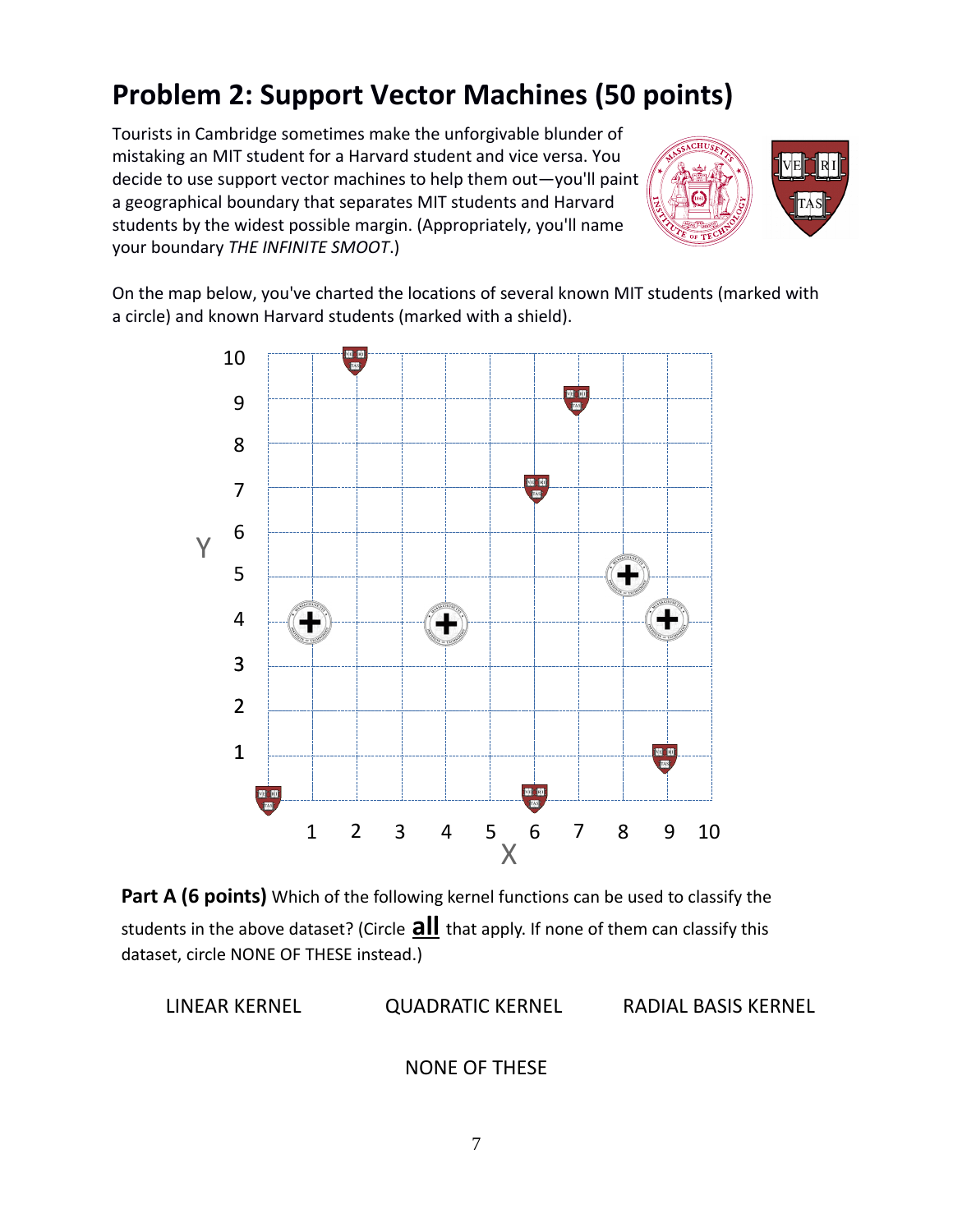**Part B (12 points)** To make classification easier, you decide to **transform your dataset** to make it linearly separable. Below is a map showing the transformed dataset. The points have now been labeled for your convenience.



On the diagram above,

- Draw the linear SVM boundary with a **solid line**
- Draw the positive and negative gutters with **dashed lines**.
- **Circle** all of the support vectors.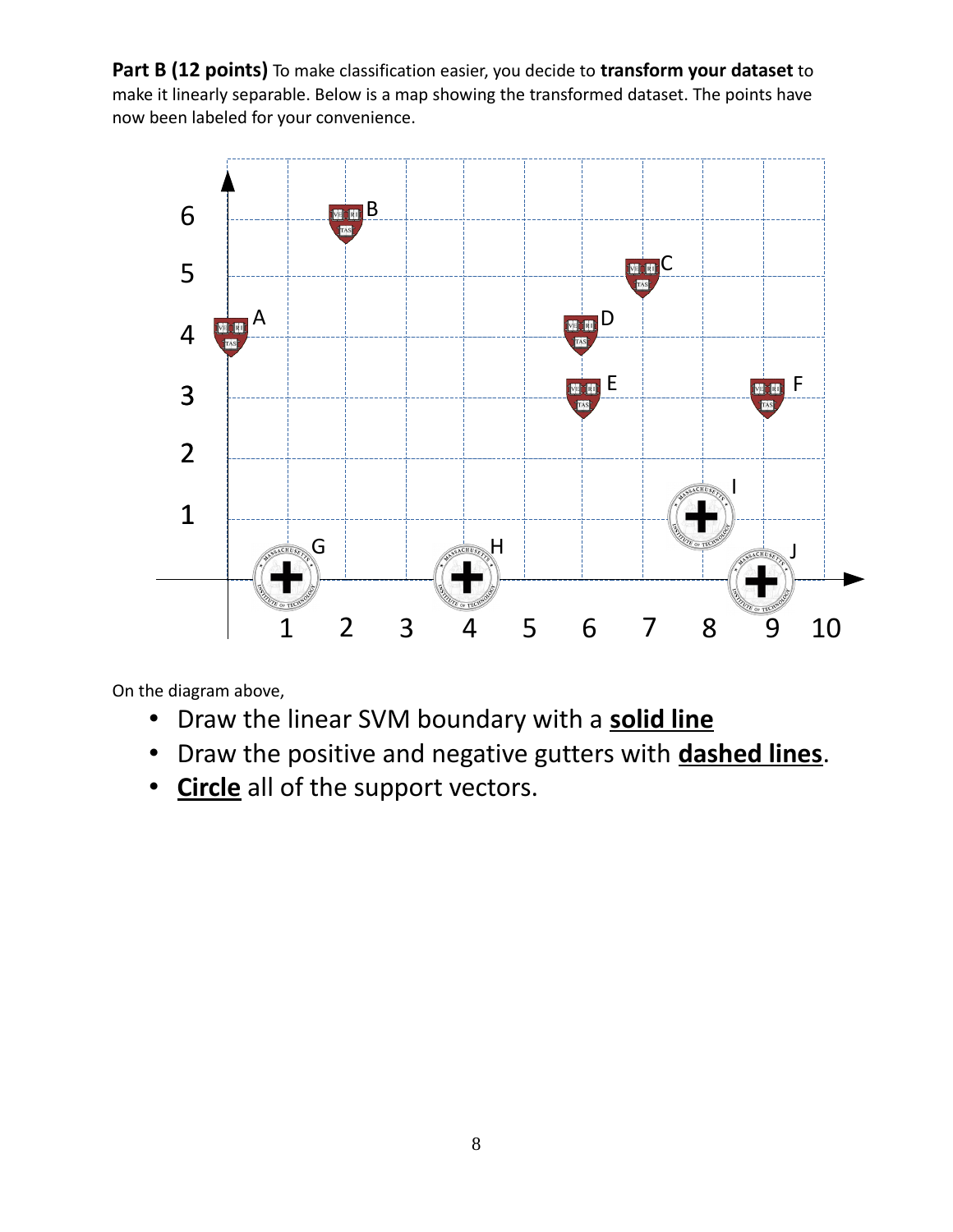Part C (22 points) Based on the boundary and gutters you drew in Part B, determine the values of  $\vec{w}$ , b, and the  $\alpha_i$  for the boundary equation  $\vec{w}\cdot\vec{x}+b=0$  in this transformed space. Your classifier must produce **an output of +1 for MIT students**, and an output of -1 for Harvard students.



Show your work below for partial credit.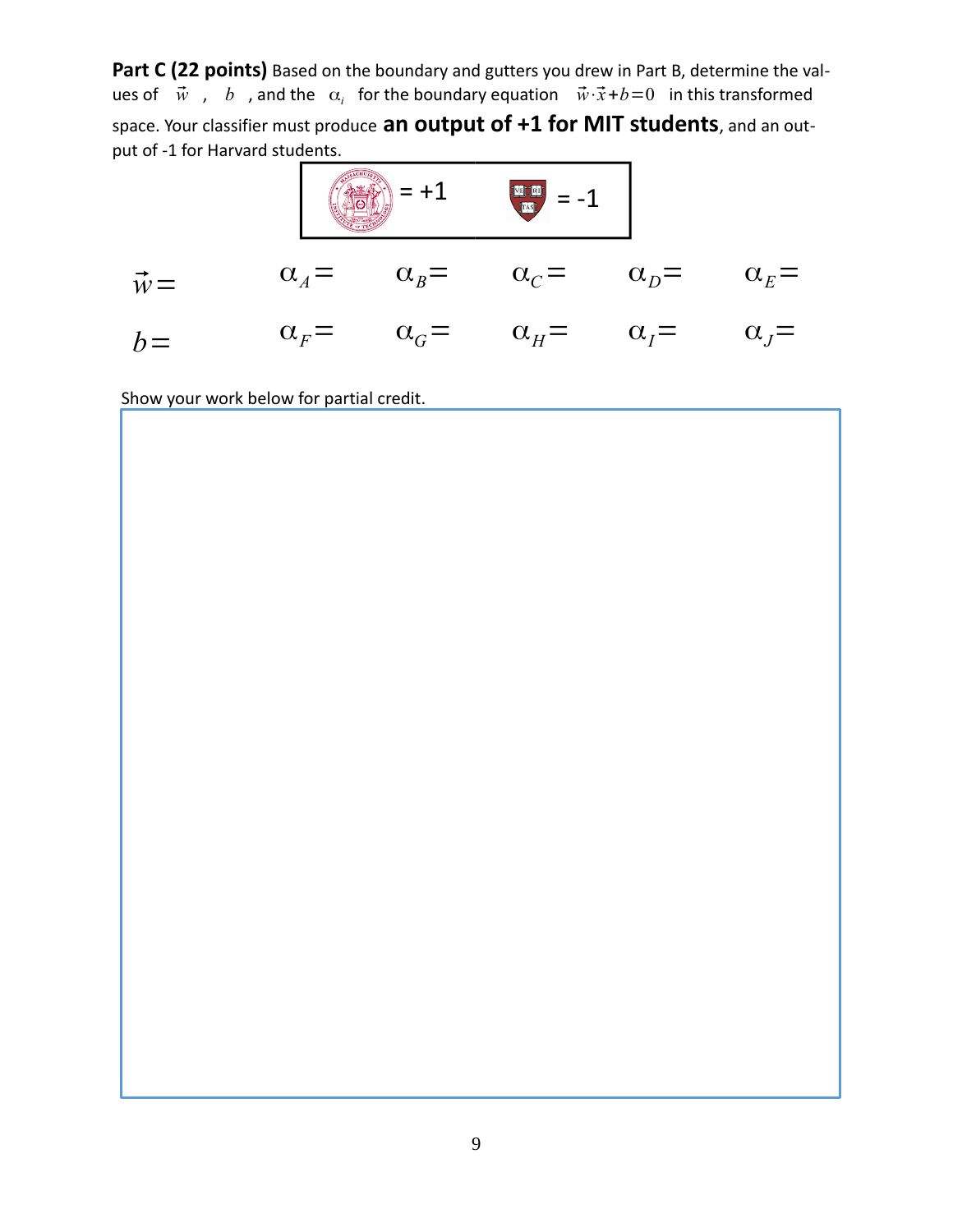Part D (10 points) Suppose all of the MIT students are removed from the training set and replaced with a single MIT example—say, Professor Winston. Where could Prof. Winston stand by himself so that **the boundary from Part B would not change**?

(For your convenience, the former location of each deleted MIT training point is marked with an  $x$ .)

**Reminder**: Since the former MIT training points have been deleted, they have no effect on the boundary anymore.



List **all** of the places  $\textcircled{1}\textcircled{2}\textcircled{3}\textcircled{4}\textcircled{5}\textcircled{6}\textcircled{7}\textcircled{8}\textcircled{9}$  where Prof. Winston could stand so that the boundary will be the same as it was in Part B. If Prof. Winston can't stand in any of those places without changing the boundary, write NONE OF THESE instead.